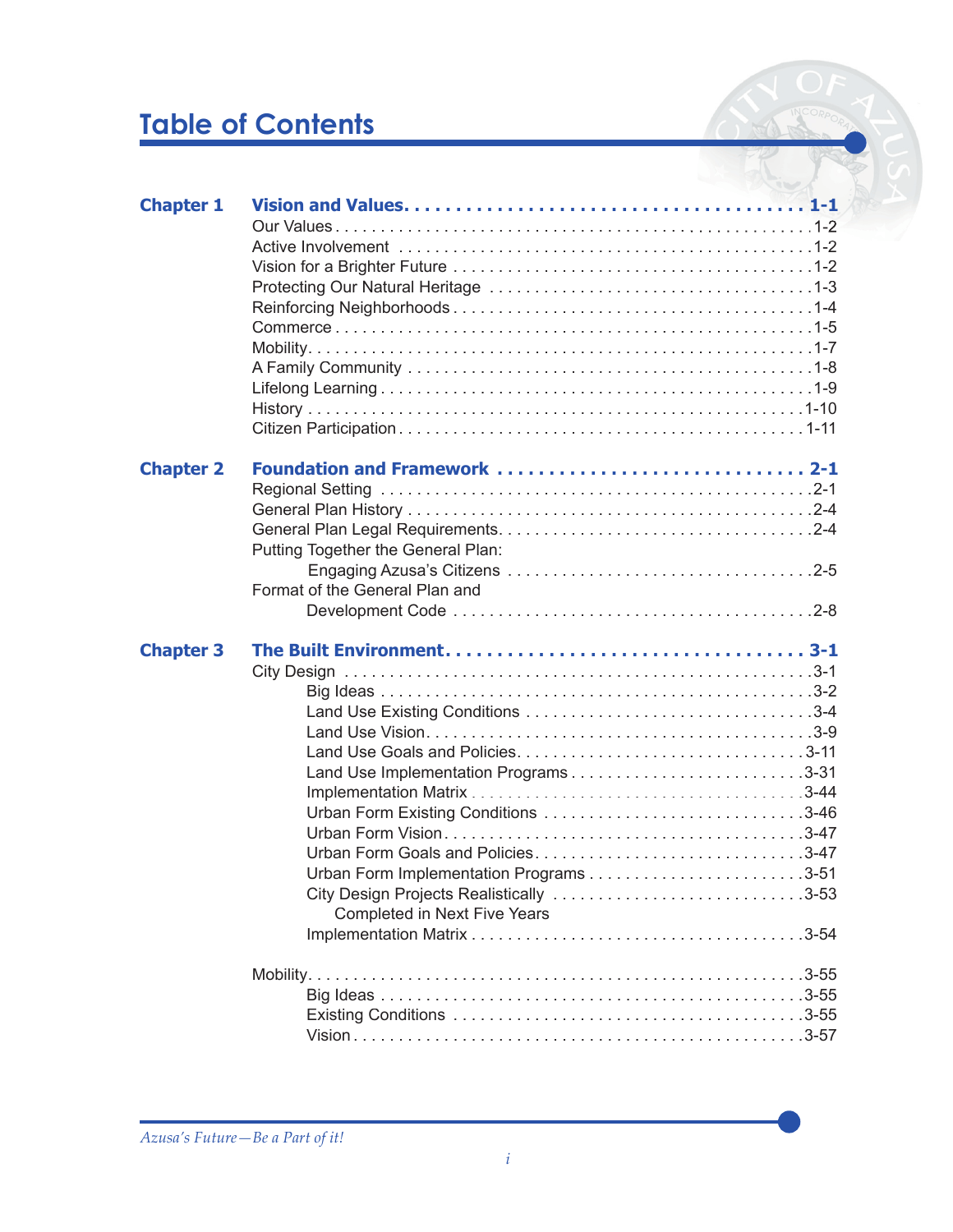| in Next Flve Years                             |  |
|------------------------------------------------|--|
|                                                |  |
|                                                |  |
|                                                |  |
|                                                |  |
|                                                |  |
|                                                |  |
|                                                |  |
|                                                |  |
|                                                |  |
|                                                |  |
|                                                |  |
|                                                |  |
|                                                |  |
|                                                |  |
|                                                |  |
| in Next Flve Years                             |  |
|                                                |  |
|                                                |  |
|                                                |  |
|                                                |  |
|                                                |  |
|                                                |  |
|                                                |  |
| Electrical Power Supply and Transmission 3-114 |  |
|                                                |  |
|                                                |  |
| Solid Waste Disposal 3-115                     |  |
|                                                |  |
|                                                |  |
|                                                |  |
|                                                |  |
| Wastewater Treatment Facilities3-117           |  |
|                                                |  |
|                                                |  |
| Gas Supply and Telecommunications3-119         |  |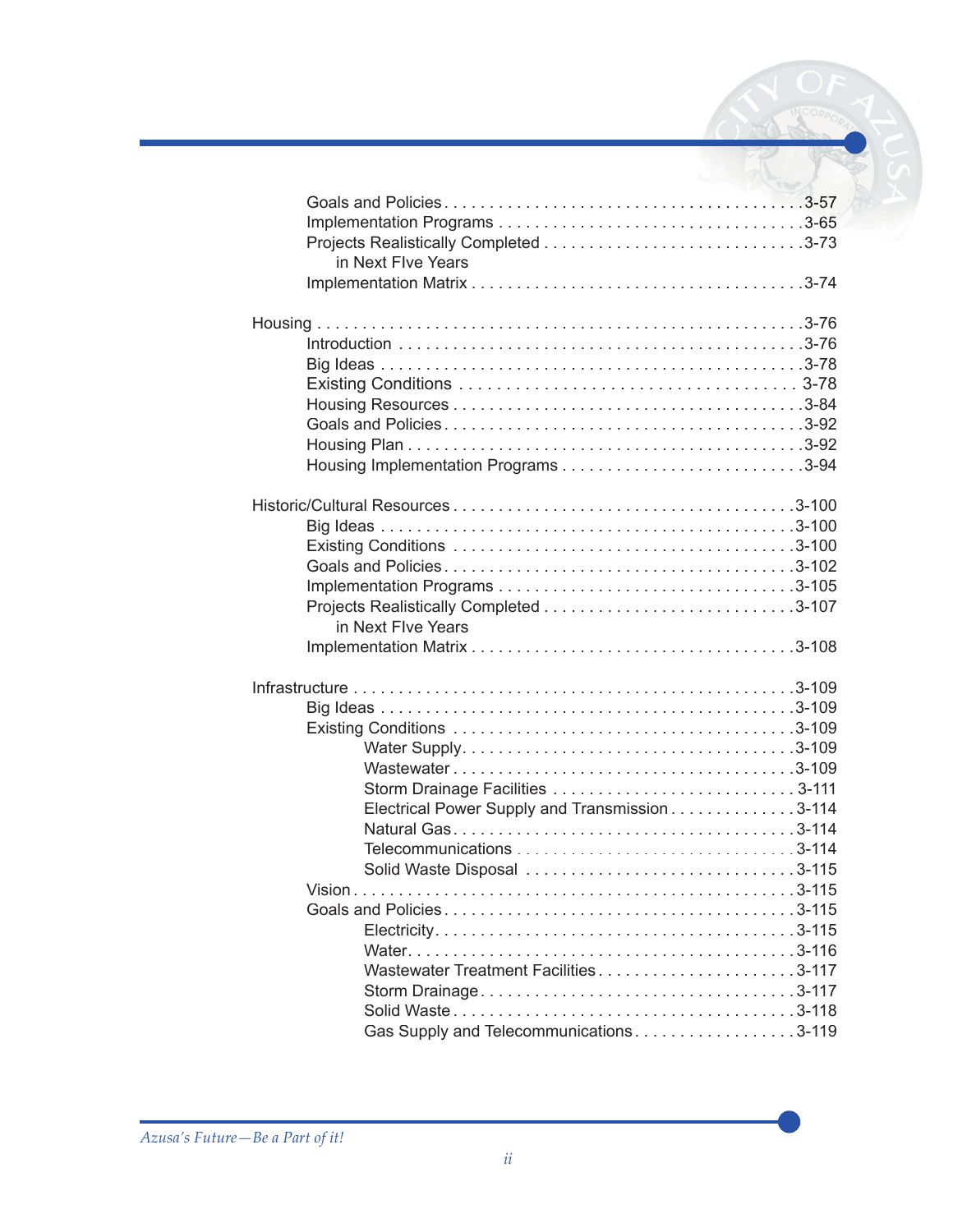|                  | <b>CONTRACTOR</b>  |
|------------------|--------------------|
|                  | in Next Five Years |
| <b>Chapter 4</b> |                    |
|                  | in Next Five Years |
|                  |                    |
|                  |                    |
|                  | in Next Five Years |
|                  |                    |
|                  |                    |
|                  |                    |

 $\overline{a}$ 

 Big Ideas . . . . . . . . . . . . . . . . . . . . . . . . . . . . . . . . . . . . . . . . . .5-2 Vision . . . . . . . . . . . . . . . . . . . . . . . . . . . . . . . . . . . . . . . . . . . .5-2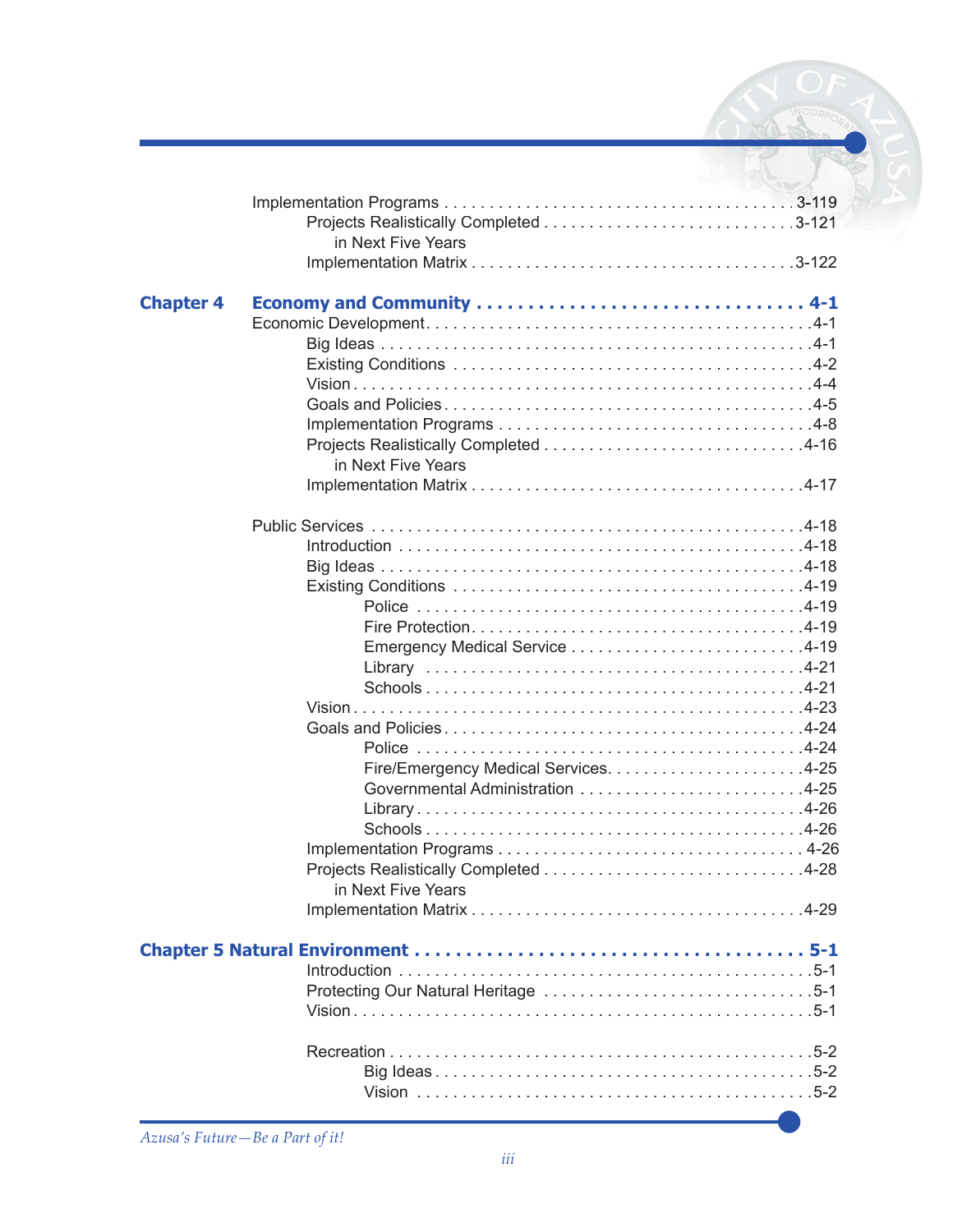| in Next Five Years           |  |
|------------------------------|--|
| Vision<br>in Next Five Years |  |
| in Next Five Years           |  |
| in Next Five Years           |  |
|                              |  |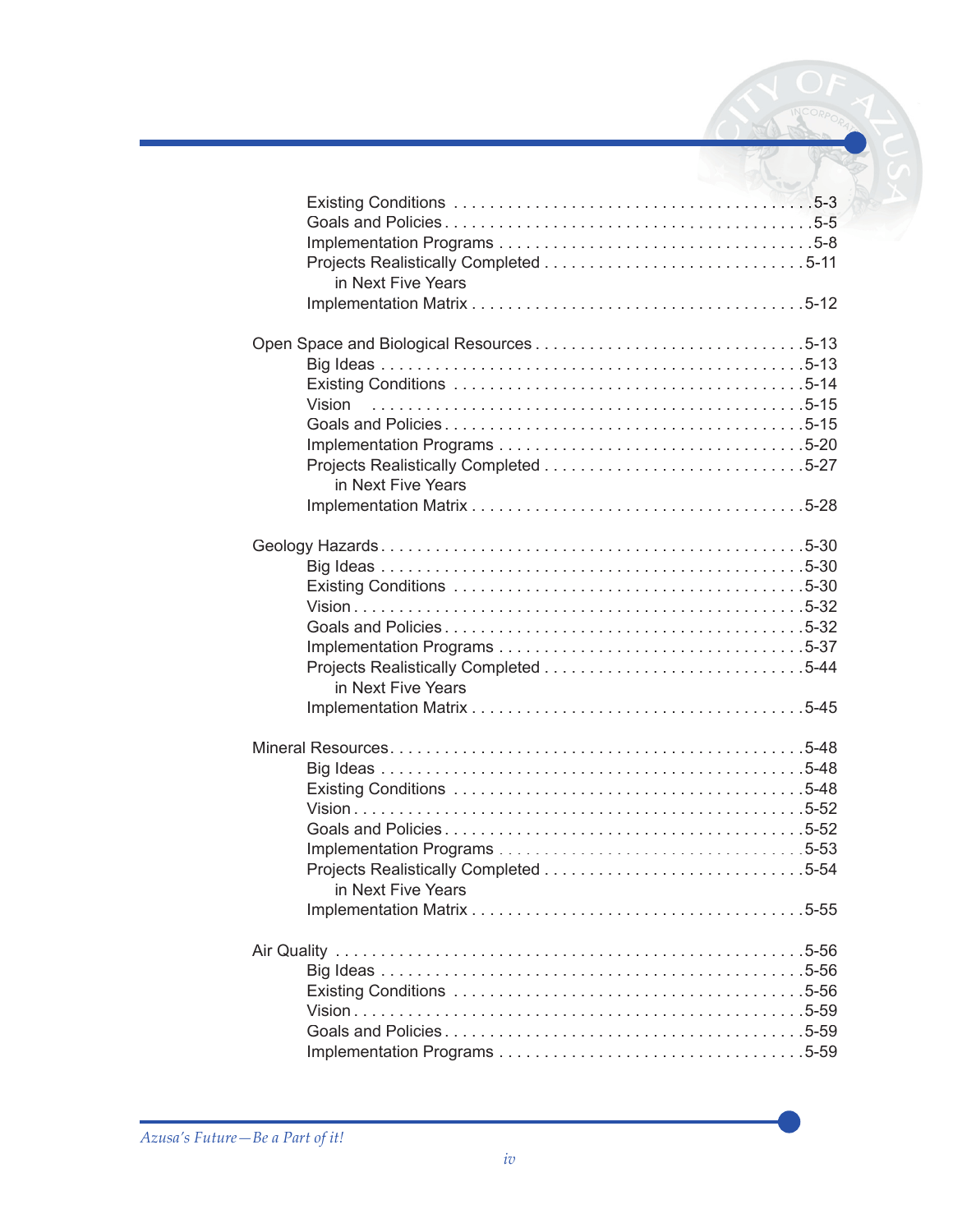|                    | in Next Five Years |  |
|--------------------|--------------------|--|
|                    |                    |  |
|                    |                    |  |
|                    |                    |  |
|                    |                    |  |
|                    |                    |  |
|                    |                    |  |
|                    | in Next Five Years |  |
|                    |                    |  |
| <b>Appendicies</b> |                    |  |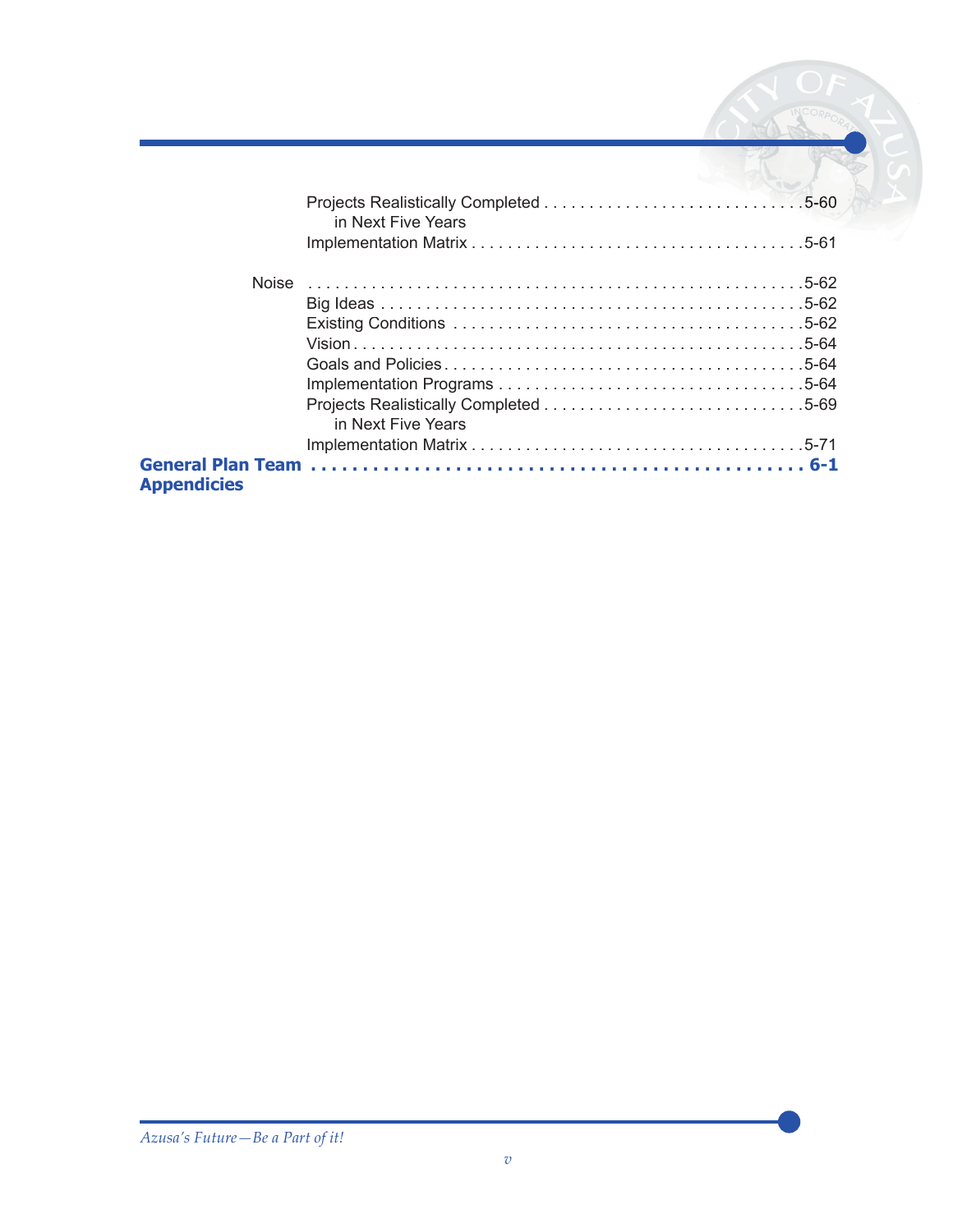# **List of Figures**

Figure Page Page 2014 and the Page 2014 state of the Page 2014 and the Page 2014 state Page 2014 and the Page

| Page |  |
|------|--|

| $I - 1$ |                                                                    |  |
|---------|--------------------------------------------------------------------|--|
| $I-2$   |                                                                    |  |
| $CD-1$  |                                                                    |  |
| $CD-2$  |                                                                    |  |
| $CD-3$  |                                                                    |  |
| $CD-4$  |                                                                    |  |
| $CD-5$  |                                                                    |  |
| $M-1$   |                                                                    |  |
| $M-2$   |                                                                    |  |
| $M-3$   |                                                                    |  |
| $M-4$   |                                                                    |  |
| M-5     |                                                                    |  |
| $M-6$   |                                                                    |  |
| $M-7$   |                                                                    |  |
| $M-S$   |                                                                    |  |
| $H-1$   |                                                                    |  |
| $HR-1$  | Potential Historic Landmarks and Potential Historic Districts3-103 |  |
| $In-1$  |                                                                    |  |
| $In-2$  |                                                                    |  |
| $In-3$  |                                                                    |  |
| $EC-1$  |                                                                    |  |
| $EC-2$  |                                                                    |  |
| $Rec-1$ |                                                                    |  |
| $OS-1$  |                                                                    |  |
| $OS-2$  | Possible Locations for Native Habitat Introduction5-18             |  |
| $OS-3$  |                                                                    |  |
| $OS-4$  |                                                                    |  |
|         |                                                                    |  |
|         |                                                                    |  |
|         |                                                                    |  |
|         |                                                                    |  |
| $MR-1$  |                                                                    |  |
| $MR-2$  |                                                                    |  |
| $AQ-1$  |                                                                    |  |
| $AQ-2$  |                                                                    |  |
| $N-1$   |                                                                    |  |
| $N-2$   |                                                                    |  |
| $N-3$   |                                                                    |  |